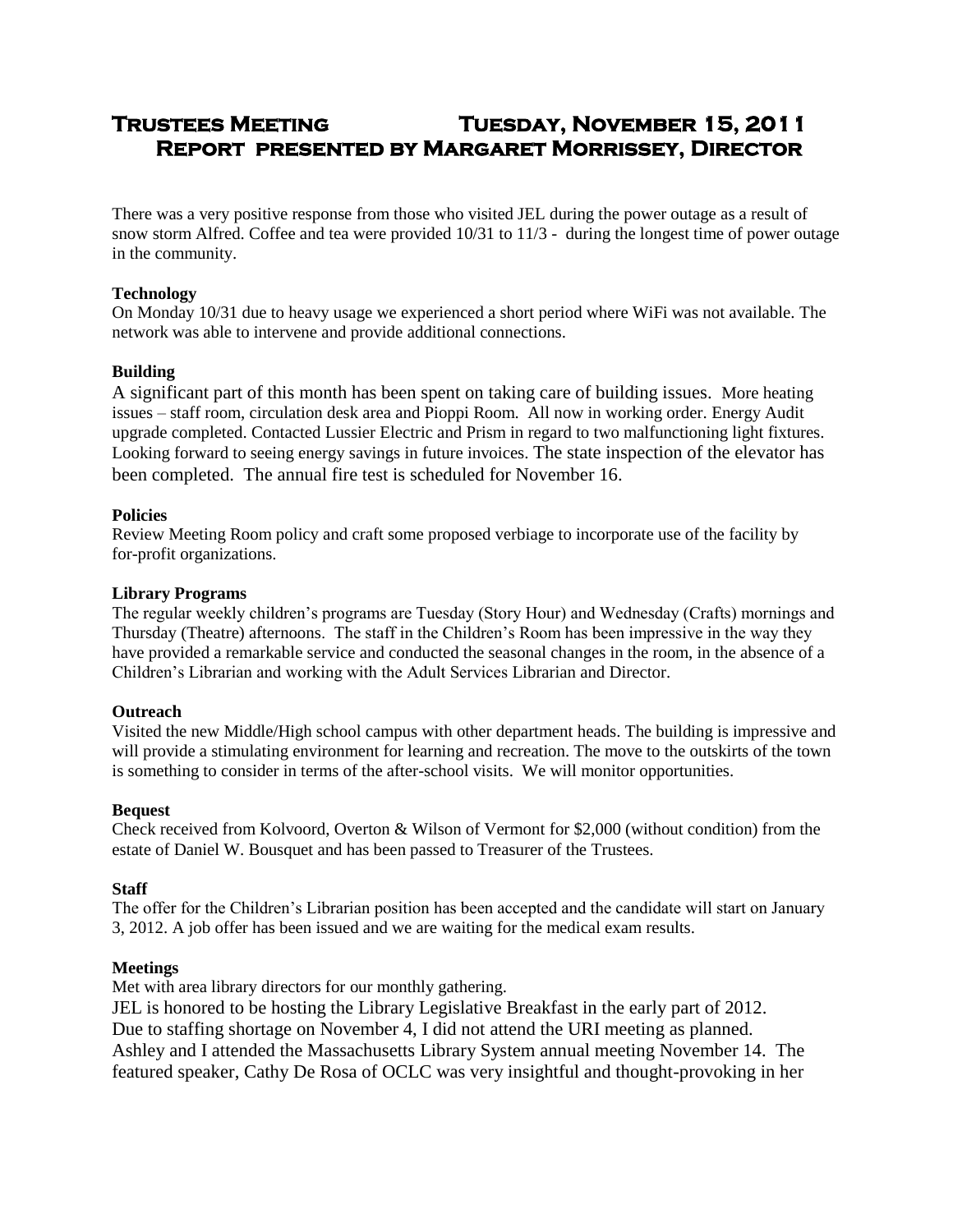presentation *Perceptions, Our Realities.* Two studies from 2005 and 2010 provided the background to the talk.

Some interesting snippets:

- User perceptions become our Realities whether based on fact or not
- 73% of Americans consider themselves readers.
- Move from being People of the Book to People of the Screen
- Peer affirmation is now that "Reading is Cool"
- Those most affected by the downturn in the economy view the library as a money-saving resource
- Approaching a near universal library in the cloud, where there no longer is an need to own individual copies of a title. Affirming that libraries have lots to offer and free!
- Libraries are about BOOKS and Amazon is about READING the possibility of being able to adjust the font eliminates the need for different version of a title and is attractive both to patron and library.
- Promotion is key as that is what Amazon and other competitors are doing. The hunter has become the hunted – no longer need to seek, the information is delivered to the seeker. Need to drive people to the library website. Users don't think of libraries as a place to go for information
- Ms De Rosa mentioned *We Are All Weird* by Seth Godin and *Battle Hymn of the Tiger Mother* by Amy Chase as being game changers.

# **Research**

Assisted Old Sturbridge Village with some research on Gertrude Wells Brennan and provided a copy of the 2003 interview conducted with her. Ms. Wells Brennan passed in early November.

|                        | Jackie Mushinsky*                | During Library             | Main Hall    |
|------------------------|----------------------------------|----------------------------|--------------|
| November               |                                  | Open Hours                 |              |
| Tuesday, 22, 29        | Knitting With Sonya*             | $10:30$ a.m. $-12:30$ p.m. | Reading Room |
| Tuesday, 22, 29        | Anime Club                       | $3:10$ p.m. $-4:30$ p.m.   | Pioppi Room  |
| Monday 7, 14, 21, 28   | <b>Inkwell Imaginings</b>        | 6 p.m. $-7:30$ p.m.        | Mills Room   |
| Wednesday 16           | Pastel Art of Georgia            | $2 p.m. - 4 p.m.$          | Pioppi Room  |
|                        | $O$ 'Keeffe                      |                            |              |
|                        | Presented by Gregory John        | <b>SOLD OUT!</b>           |              |
|                        | Maichack~                        |                            |              |
| Thursday 17            | Tales from the Whispering        | 6:30 p.m. 7:30 p.m.        | Reading Room |
|                        | <b>Basked with Larry Spotted</b> |                            |              |
|                        | Crow Mann*                       |                            |              |
| November 11, 24 and 25 |                                  | Library is Closed          |              |

# **NOVEMBER 2011**

~ sponsored by Southbridge Cultural Council \* sponsored by Friends of Jacob Edwards Library

#### **DECEMBER 2011**

|            | Joni Metras –             | During Library         | Main Hall |
|------------|---------------------------|------------------------|-----------|
|            | Card Extravaganza         | Open Hours             |           |
| Thursday 1 | Reception for Joni Metras | 6:30 p.m. $-7:30$ p.m. | Main Hall |
|            | Mystery Book Club         |                        |           |